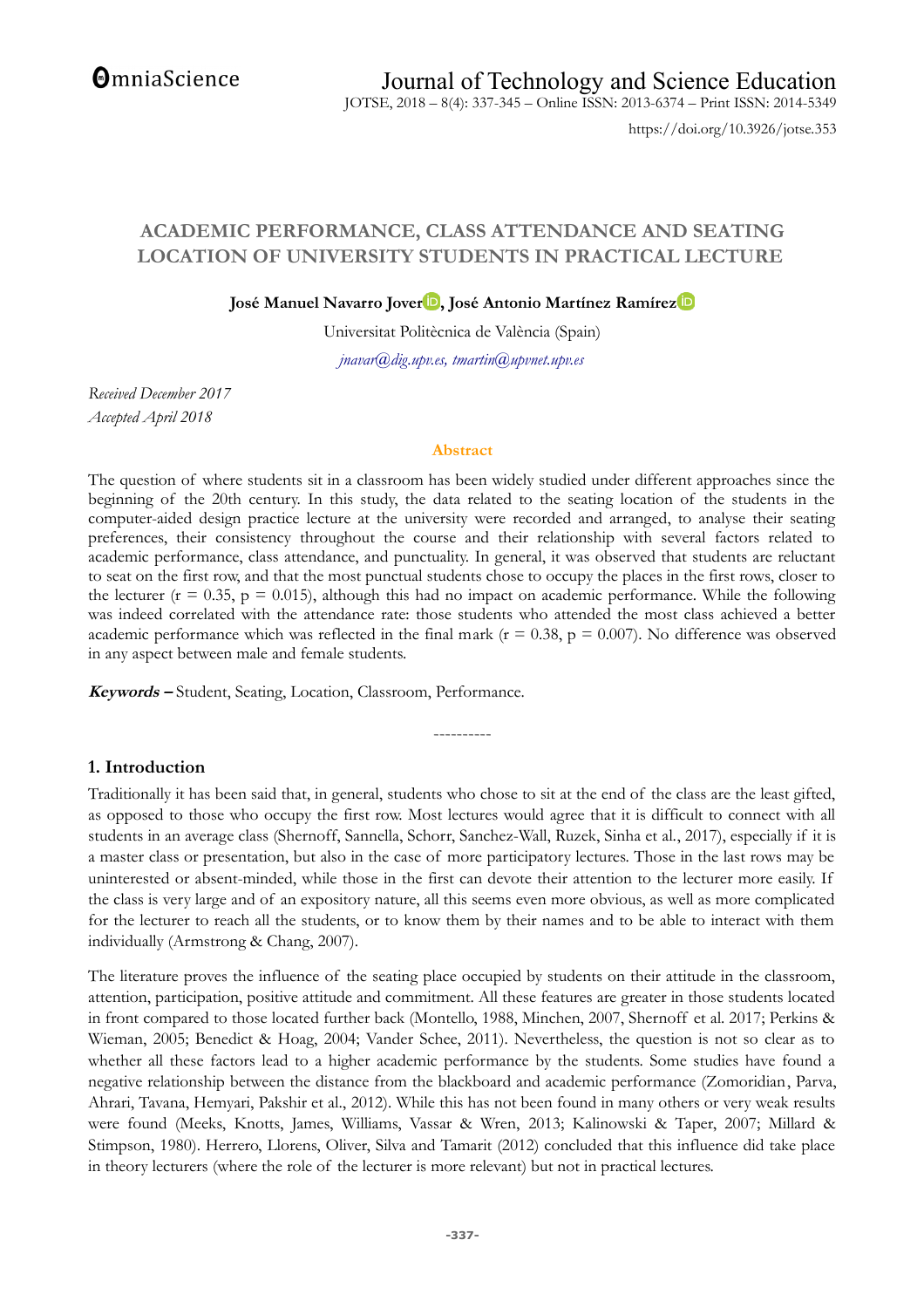Other works have focused on analysing the preferences of the students when choosing where they seat in class (Cinar, 2010) or the relation between the seat chosen with other factors such as gender (female students sit further up front than male students), the origin of the students (those students who lived in cities sit further up front than those who lived in smaller towns), or the mother's studies, as well as the consistency in the seating location occupied. Burda and Brooks (1996) observed that the students who chose to sit in the first rows turned out to be those who had higher levels of motivation towards success, and concluded that it was these intrinsic personality traits that determined the place chosen by students in the classroom. In the same vein, Hemyari, Zomorodian, Ahrari, Tavana, Parva, Pakshir et al. (2013) observed that the places chosen by the students were related to certain personal traits (sympathy, degree of interest). Particularly in this regard we have observed that students are reluctant to occupy the first row (or first rows in larger lecture halls), especially in the case of first-year students.

Minchen (2007) suggests that the awareness of all these relationships of the seating location with the attitude, interaction with the lecturer, and possibly with the performance, could be taken into account and be used by the lecturer to try to help or channel students who struggle the most to pass the courses.

This study analyses the seating location chosen by the students in an IT room during computer-aided design practice lectures, their consistency throughout the course and their relationship with several factors related to academic performance, class attendance, and punctuality. The aim is not to establish guidelines or a detailed plan of placement and/or rotation of the students, but to check whether there are any differences in the performance obtained in this type of class and to find out whether there are any preferences or patterns of behaviour in the election of the place they occupy.

The final aim is to record and organise the data related to the location of students in the classroom, to analyse their relationship with academic performance and other academic variables (such as attendance, punctuality). The starting hypotheses are: a) Those students who seat closer to the lecturer and are better positioned with respect to the projector (closer and not an angle) obtain better qualifications. b) Those students with a higher class attend rate achieve better marks. c) Students do not always sit in the same place. Those who normally arrive late to class tend to choose seating positions farther away from the lecturer. d) Students (especially in the first year) do not like to sit in the first or first front rows. e) Female students tend to sit in the front rows more often and therefore get better grades than male students.

## **2. Methodology**

This study has been carried out in two practice groups of the course Graphic Representation in Engineering, belonging to the degree in Rural and Agrifood Engineering of the School of Agricultural Engineering and the Environment of the Universitat Politècnica de València, in academic year 2016/17. There was a total of 16 practice sessions (one per week, with duration of 120 minutes each). Both groups (B1 and B2) share the same classroom and have the same lecturer, and the weekly practical lecture takes place on different days and at the same time:

- B1: Wednesday 8:00 h; 24 students
- B2: Tuesday 8:00 h; 25 students

Figure 1 shows the floor plan of the IT room. It is equipped with 32 computer stations distributed across four rows and eight columns. Students occupy positions freely upon arrival to class in each session, and the computer number occupied by each one is recorded in the system (Table 1). The location of each computer station has been recorded in relation to the position of the lecturer's desk and the location of the projector (Table 2). During the practice class, the lecturer alternates explanations and demonstrations from his desk using the computer connected to the projector, including going around the classroom to provide feedback and answer questions from the students.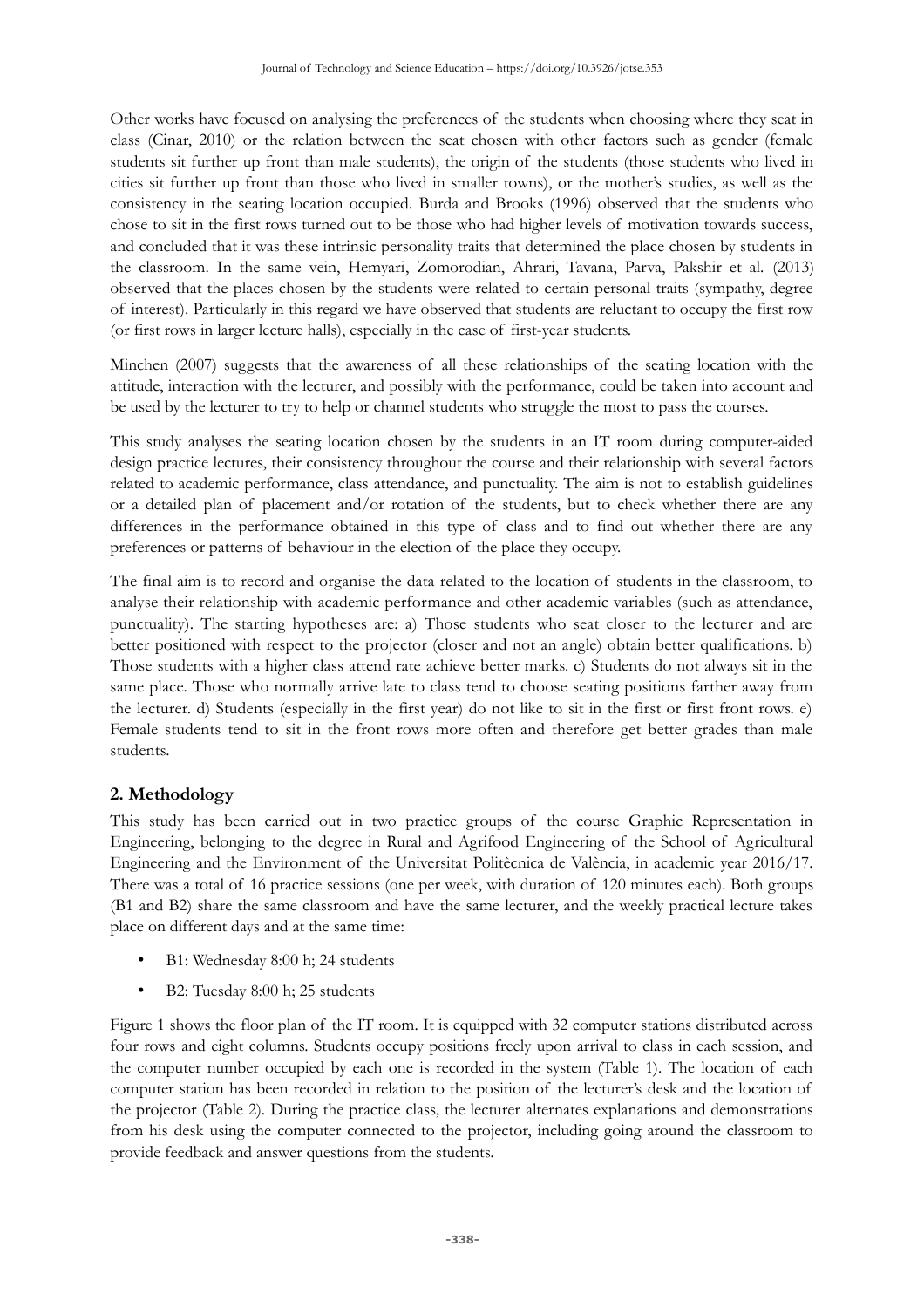

Figure 1. Distribution of positions (computers) in the IT room

| <b>USER</b>     | <b>COMPUTER</b>      | TIME IN                    | TIME_OUT                   | TIME (MIN.) |
|-----------------|----------------------|----------------------------|----------------------------|-------------|
| <b>ALAGMO</b>   | AGR <sub>10618</sub> | Wedn (10/2/16) - 08:33     | Wedn (10/2/16) - 10:36     | 123.05000   |
| <b>ALAGMO</b>   | AGR10626             | Wedn (17/02/2016) - 08:30  | Wedn (17/02/2016) - 08:30  | 0.01667     |
| <b>ALAGMO</b>   | AGR10625             | Wedn (24/02/2016) - 08:35  | Wedn (24/02/2016) - 08:35  | 0.00000     |
| <b>ALAGMO</b>   | AGR10627             | Wedn (09/03/2016) - 08:35  | Wedn (09/03/2016) - 10:54  | 139.85000   |
| <b>ALAGMO</b>   | AGR <sub>10625</sub> | Wedn (16/03/2016) - 08:32  | Wedn (16/03/2016) - 10:40  | 128.91667   |
| <b>ALAGMO</b>   | AGR10625             | Wedn (23/03/2016) - 08:34  | Wedn (23/03/2016) - 08:45  | 11.06667    |
| <b>ALAGMO</b>   | AGR10623             | Wedn (23/03/2016) - 08:47  | Wedn (23/03/2016) - 10:55  | 127.83333   |
| ALAGMO          | AGR <sub>10616</sub> | Wedn (06/04/2016) - 08:34  | Wedn (06/04/2016) - 10:46  | 132.16667   |
| <b>ALAGMO</b>   | AGR <sub>10619</sub> | Wedn (13/04/2016) - 08:31  | Wedn (13/04/2016) - 10:44  | 133.45000   |
| <b>ALAGMO</b>   | AGR <sub>10628</sub> | Wedn (20/04/2016) - 08:31  | Wedn (20/04/2016) - 10:49  | 138.06667   |
| ALAGMO          | AGR10629             | Wedn (27/04/2016) - 08:35  | Wedn(27/04/2016) - 11:01   | 145.75000   |
| ALAGMO          | AGR <sub>10619</sub> | Wedn (04/05/2016) - 08:34  | Wedn (04/05/2016) - 10:33  | 118.96667   |
| <b>ALAGMO</b>   | AGR10617             | Wedn (11/05/2016) - 08:35  | Wedn (11/05/2016) - 10:50  | 134.76667   |
| <b>ALAGMO</b>   | AGR10625             | Wedn (18/05/2016) - 08:36  | Wedn (18/05/2016) - 10:09  | 92.55000    |
| ALBLABLA        | AGR10607             | Tuesd (02/02/2016) - 08:12 | Tuesd (02/02/2016) - 10:41 | 148.78333   |
| ALBLABLA        | AGR10607             | Tuesd (09/02/2016) - 08:08 | Tuesd (09/02/2016) - 10:27 | 138.68333   |
| <b>ALBLABLA</b> | AGR <sub>10607</sub> | Tuesd (16/02/2016) - 08:09 | Tuesd (16/02/2016) - 08:09 | 0.00000     |

Table 1. SHEET 1. Access log to computers during practice sessions

| <b>PC</b> | <b>ROW</b>    | <b>COL</b> | DPROY (cm) | APROY $(^\circ)$ | DPROF (cm) |
|-----------|---------------|------------|------------|------------------|------------|
| AGR10601  |               |            | 616.6      | 57               | 194.6      |
| AGR10602  |               | 2          | 544.3      | 54               | 195.7      |
| AGR10603  |               | 3          | 474.5      | 50               | 226.9      |
| AGR10604  |               | 4          | 408.4      | 44               | 278.4      |
| AGR10605  |               | 5          | 348.3      | 36               | 341        |
| AGR10606  |               | 6          | 297.6      | 25               | 409.7      |
| AGR10607  |               |            | 339.6      | 25               | 674.9      |
| AGR10608  |               | 8          | 379        | 39               | 767.6      |
| AGR10609  | $\mathcal{D}$ |            | 703        | 45               | 363.9      |
| $\cdots$  | $\cdots$      | $\cdots$   | $\cdots$   |                  | $\cdots$   |

Table 2. SHEET 2. Location of each computer in the classroom with respect to the projector and the lecturer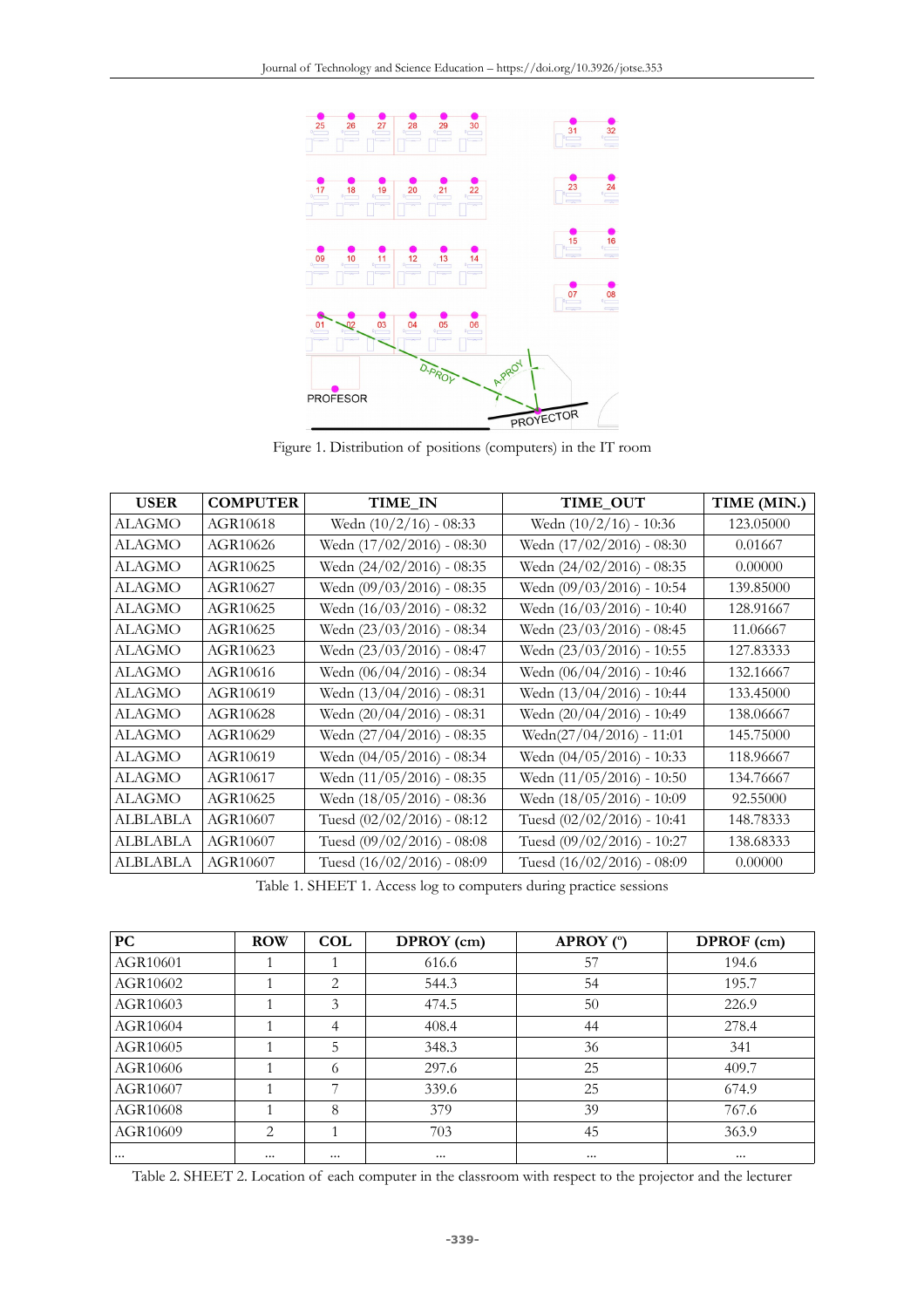Table 3 describes all the variables included in the study, which can be grouped into three types:

- Position variables in the classroom
- Class attendance
- Academic performance

Table 4 displays the final table that has been used for the statistical analysis described in section 2.4. It contains, for each student (row) the variables that have been described in Table 3, together with the identifier (name, username) and the categorical variables class group and gender.

|                       | <b>ROW</b>  | Row occupied by the student in class: from 1 to 4                                                                             |  |  |  |  |  |  |
|-----------------------|-------------|-------------------------------------------------------------------------------------------------------------------------------|--|--|--|--|--|--|
| Positional            | COL.        | Column occupied by the student in class: from 1 to 8                                                                          |  |  |  |  |  |  |
| variables (average    | D-PROJ      | Distance to the projector (cm)                                                                                                |  |  |  |  |  |  |
| during the<br>course) | A-PROI      | Angle between the perpendicular line from the centre of the projector and the<br>student-projector line (sexagesimal degrees) |  |  |  |  |  |  |
|                       | D-PROF      | Distance to the professor (lecturer) (cm)                                                                                     |  |  |  |  |  |  |
|                       | <b>NSES</b> | Number of sessions (days) attended (between 0 and 16)                                                                         |  |  |  |  |  |  |
|                       | TIME        | Average time the PC was connected in each session                                                                             |  |  |  |  |  |  |
| Attendance            | <b>NPCS</b> | Number of different positions (computers) used in the course                                                                  |  |  |  |  |  |  |
|                       | <b>ENTR</b> | Time of entry to the class (log time when accessing the computer) (minutes<br>from the start time of the class)               |  |  |  |  |  |  |
|                       | N-FIN       | Final mark (0-10) in the course $(= 0.6 * N-CTRL + 0.4 * N-PRAC)$                                                             |  |  |  |  |  |  |
| Academic              | N-CTRL      | The mark $(0-10)$ of the mid-year exams (two mid-term and end of the year                                                     |  |  |  |  |  |  |
| performance           |             | exams)                                                                                                                        |  |  |  |  |  |  |
|                       | N-PRAC      | Average mark (0-10) of the practical cases carried out in class daily                                                         |  |  |  |  |  |  |

|  | Table 3. Variables considered in the study |  |  |
|--|--------------------------------------------|--|--|
|  |                                            |  |  |

|             |                 |              |                |             | <b>ACADEM PERF.</b> |            |               |          |                             | <b>POSITION</b>         |                               | <b>ATTENDANCE</b> |             |                       |                |
|-------------|-----------------|--------------|----------------|-------------|---------------------|------------|---------------|----------|-----------------------------|-------------------------|-------------------------------|-------------------|-------------|-----------------------|----------------|
| <b>NAME</b> | <b>SER</b><br>コ | GROUP        | GENDER         | <b>ZH-H</b> | N-CTRL              | -PRAC<br>Ż | $\infty$<br>ø | đ<br>Ō   | $\binom{m}{k}$<br>PROJ<br>≏ | $\widetilde{S}$<br>PROJ | $\binom{cm}{c}$<br>-PROF<br>Ä | ဖာ<br>NSE.        | ഗ<br>ပ<br>È | (imin)<br><b>TIME</b> | (imin)<br>ENTR |
|             |                 | 1            | $\overline{2}$ | 6.1         | 3.7                 | 5.8        | 3.5           | 3.0      | 810.6                       | 24.3                    | 685.5                         | 14.0              | 10.0        | 101.9                 | 34.4           |
|             |                 | 1            | 2              | 5.0         | 1.3                 | 6.0        | 1.0           | 4.7      | 384.4                       | 39.1                    | 354.7                         | 13.0              | 4.0         | 109.4                 | 30.9           |
|             |                 | 1            | $\overline{2}$ | 9.1         | 9.2                 | 8.9        | 2.2           | 4.0      | 578.2                       | 28.9                    | 473.3                         | 12.0              | 8.0         | 111.4                 | 32.3           |
|             |                 |              | 1              | 5.2         | 3.7                 | 6.2        | 2.5           | 3.4      | 647.4                       | 26.4                    | 477.6                         | 11.0              | 9.0         | 99.9                  | 34.5           |
|             |                 | 1            | 2              | 5.0         | 2.8                 | 5.0        | 3.5           | 3.6      | 777.0                       | 19.1                    | 673.6                         | 14.0              | 9.0         | 112.2                 | 31.7           |
|             |                 | 1            | -1             | 3.0         | 1.5                 | 2.6        | 3.5           | 4.9      | 742.3                       | 14.8                    | 732.5                         | 12.0              | 9.0         | 112.2                 | 29.0           |
|             |                 | $\mathbf{1}$ | 2              | 4.6         | 2.0                 | 5.8        | 3.4           | 2.9      | 797.0                       | 23.5                    | 657.2                         | 10.0              | 8.0         | 114.5                 | 32.6           |
|             |                 | 1            | 2              | 5.2         | 5.1                 | 5.5        | 3.6           | 2.9      | 815.0                       | 21.6                    | 655.5                         | 13.0              | 6.0         | 101.3                 | 30.4           |
| $\cdots$    |                 |              |                |             |                     |            | $\cdots$      | $\cdots$ |                             |                         |                               |                   |             |                       |                |

Table 4. Total set of variables and data related to each student

Three spreadsheets have been developed to achieve all these data for each student:

• SHEET 1. ACCESS LOG TO THE COMPUTERS (Table 1). It is an automatic log developed by the computer service of the School of Agricultural Engineering and the Environment, which contains all the logging records of any student (USER) to any computer (PC) in the classroom: date, logging time, logout time. For the purpose of this study, only the login records to computers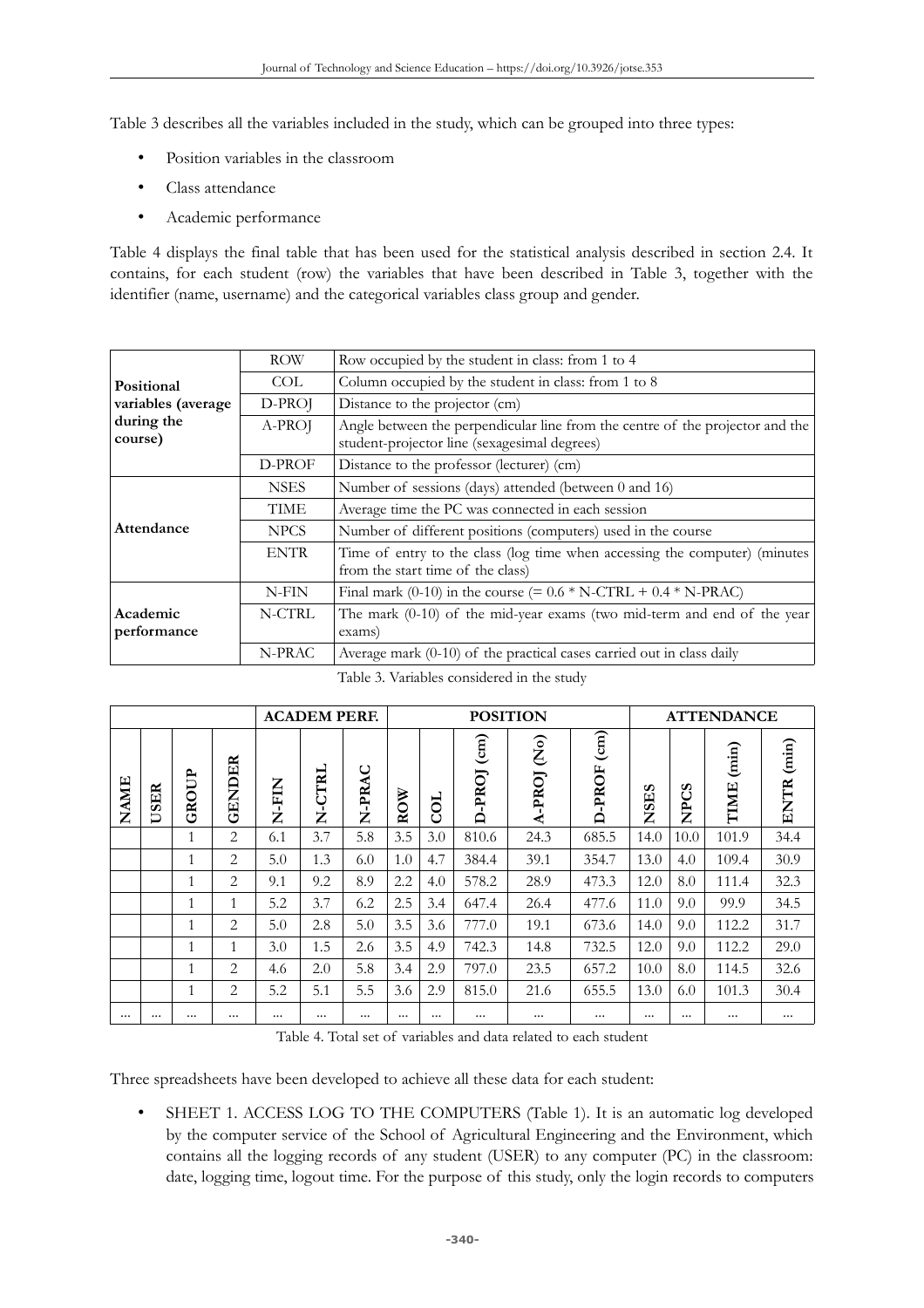during the days and hours in which the practice sessions of the course under study took place have been included; which resulted in a total of 615 logins.

- SHEET 2: SITUATION OF COMPUTERS IN THE CLASSROOM (see Table 2). It contains, for each computer (PC column), its positional data in the classroom: ROW (row, from 1 to 4, COL (column, from 1 to 8), D-PROF (distance to the lecturer, cm), D-PROJ (distance to the projector, cm), A-PROJ (angle at which the student looks at the projector with respect to the perpendicular line thereof, in sexagesimal degrees). All these data have been obtained by measuring the Figure 1 plane with the help of AutoCAD 2018 (Figure 1 describes the example for computer 01).
- SHEET 3: LIST OF STUDENTS It contains the field USER (which will be used to link it to SHEET 1) and also the academic performance results.

### **2.1. Obtention of Positional Data**

Based on SHEET 3 (list of students), the other two sheets are filtered and linked using Excel search formulas and their location data are calculated for each student (USER) (middle row, middle column, average distance to the lecturer, average distance to the projector, average angle with the projector) in the classroom in each practice class session, using the common USER and PC fields.

Then, using dynamic tables, the average location data is calculated for each student on the Excel sheet itself (middle row, middle column, average distances...) for the full academic year (total sessions attended).

#### **2.2. Attendance Variables**

Like in the previous section, based on SHEET 3 and linking SHEET 1, the attendance data of each student is obtained: it is recorded which computer was used by each student each day and for how long it was used.

Afterwards, all the assistance data are compiled for each user: number of sessions attended (NSES), punctuality (ENTR), number of different positions occupied (NPCS).

Finally, the average location data in the classroom are added for each user (from the computer used).

#### **2.3. Academic Performance**

The data of the students' academic results, gathered in the follow-up records of the course by the lecturer, have been used:

- N-CLTR: average mark obtained in the two mid-course exams carried out during the academic year
- N-PRAC: mark obtained in the exercises carried out in class
- N-FIN: final mark of the academic year. It is obtained from the previous two: N-FIN  $= 0.6*$  $N-CTRL + 0.4* N-PRAC$

## **2.4. Statistical Analysis**

A bivariate analysis has been carried out, with all available variables (performance, position and attendance), to obtain all the correlation coefficients (Pearson's r) and explore if there are correlations among them.

Likewise, a contrast of means has been performed for all variables to explore possible differences between students, as well as between both class groups. The effect size (Cohen's d) was also calculated to shed some light on the relevance of these possible differences.

The statistical package GNU PSPP 0.10.1 has been used.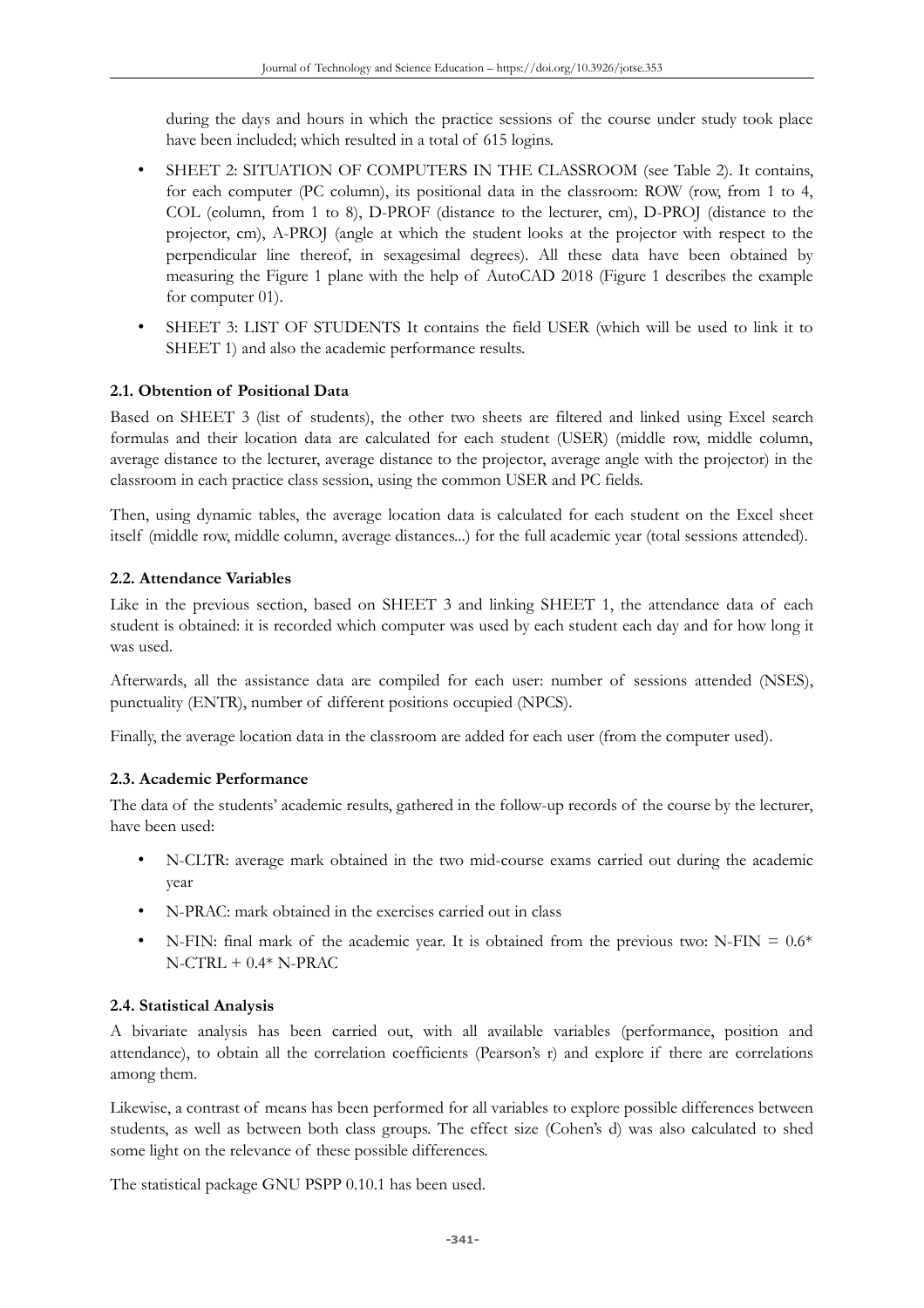#### **2.5. Occupation Ratio of Each Position**

Using the data in Table 1 (access log), a thematic map has been drawn to see the occupation ratio of each IT position.

### **3. Results and Discussion**

Figure 2 displays the box plot for the NSES variable (class attendance).



Figure 2. Box plot for the NSES variable

The attendance ratio was high: 75% of the students attended at least 70% of the 16 total sessions  $(Q1 = 11$  sessions). The average was 12 assisted sessions, during which each student used an average of 6 different computers (average NPCS was 6).

The correlations between the most relevant variables are described below.

The final mark (N-FIN) and the mark for the practical cases carried out in class (N-PRAC) are positively related to the number of sessions attended (NSES) ( $r = 0.38$ ,  $p = 0.007$ , and  $r = 0.43$ ,  $p = 0.002$ respectively). The students with the highest attendance ratio were the ones with the best marks. But they were not necessarily the ones who sit closest to the blackboard. This is in accordance with the results obtained by Pérez and Graell (2004) in medical students.

The distance of the students to the lecturer (D-PROF) and the occupied row (ROW) are positively related to the arrival time (ENTR) ( $r = 0.35$ ,  $p = 0.015$ , and  $r = 0.35$ mp = 0.015). Students who arrive later tend to sit farther away from the lecturer and the blackboard.

The number of different positions (or computers) used (NPCS) during the academic year is positively related to distance to the lecturer ( $r = 0.41$ ,  $p = 0.003$ ) and to the projector ( $r = 0.56$ ,  $p = 0.000$ ) and occupied row ( $r = 0.62$ ,  $p = 0.000$ ) and also to the arrival time ENTR ( $r = 0.62$ ,  $p = 0.000$ ). Therefore, students who arrive later to the class use a higher number of different computers during the academic year, and also seat farther away from the lecturer and the projector. Or, in other words, the first to arrive usually sit closer, in the first rows. While they are not the ones who achieve the best mark at the end of the academic year. These results differ from those of Zomorodian et al. (2012), who observed that most students (82.2%) chose specific areas while the rest changed their seating location frequently.

Figure 3 shows the height of the number of times each computer was used, by the two groups as a whole. And the most used computers have been highlighted in red (those that are above the median). It is observed that students are reluctant to use the first row, the closest to the lecturer and the blackboard, and also prefer not to use the isolated sections located on the other side of the aisle.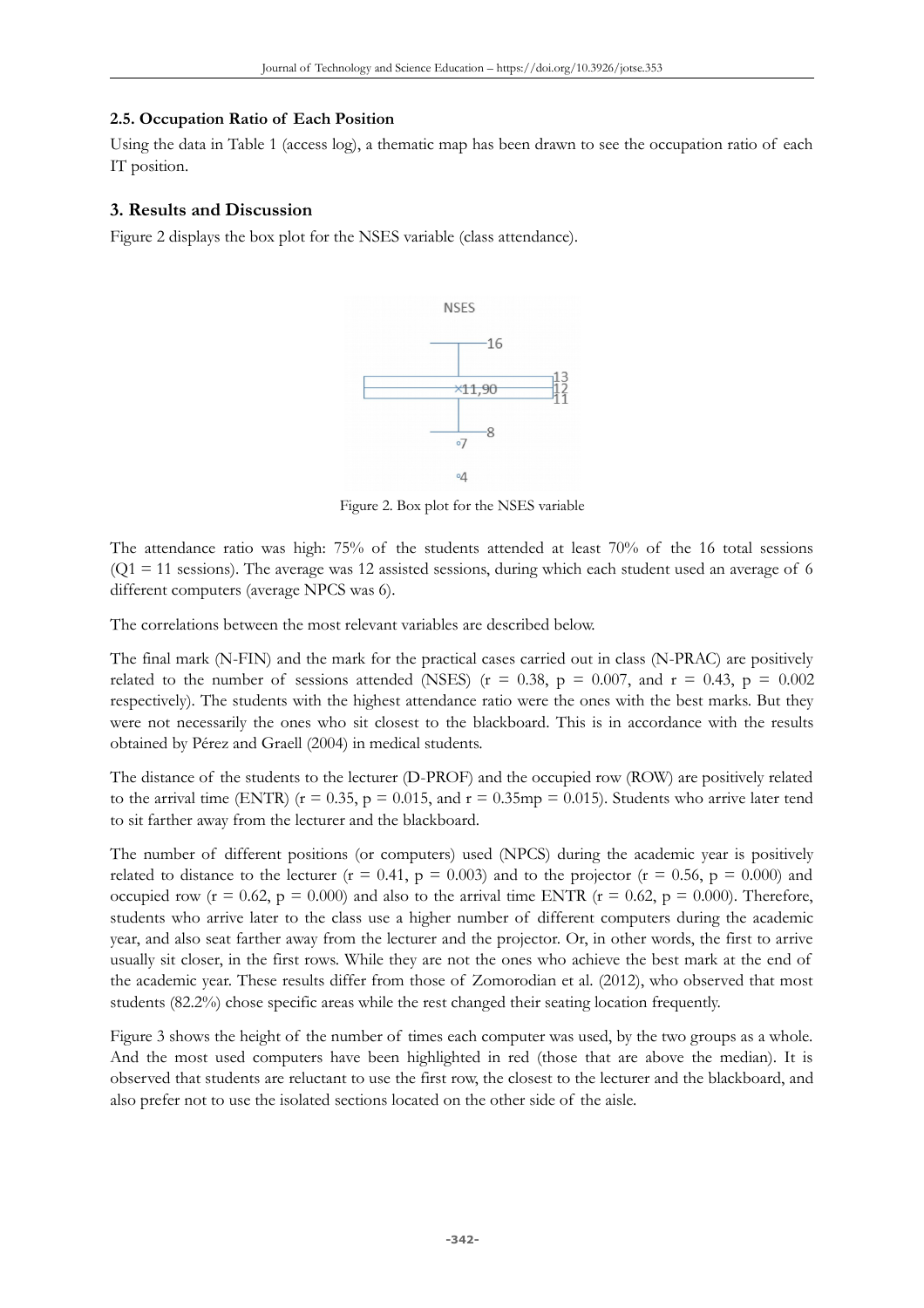

Figure 3. Occupation ratio of each computer. The height is proportional to the number of times used

The N-PRAC (mark for class exercises) and the N-CTRL (mid-year mark) are very related ( $r = 0.68$ ,  $p = 0.000$ ). The students who obtain a good mark in the practical cases (exercises carried out in class during the academic year) also do so in the mid-year exams (N-CTRL) (two during the academic year), and in the final mark (N-FIN).

When comparing means between female and male students, no statistically significant difference was observed for any of the variables analysed in the study. Nevertheless, a significant difference was observed when comparing by groups ( $p = 0.000$ ) and quite significant (effect size  $d = 1.8$ ) regarding arrival time (punctuality) (ENTR): the students of group B1 (Wednesday) arrived, on average, 6:06 minutes later to class than those of group B2 (Tuesday). On the other hand, although the final scores were not significantly different in both groups ( $p = 0.089$ ,  $d = 0.40$ ), group B1 obtained an average final mark, somewhat higher. On the other hand, the level of satisfaction of the students with the work of the lecturer, through the surveys, was higher also in group B1 (1.12 points more in a scale of 10).

#### **4. Conclusions**

Students who arrive later sit farther away from the lecturer and the blackboard. But the first initial hypothesis is not fulfilled. The performance obtained by the students is not related to the average seating place occupied by such students in the classroom. This agrees with Meeks et al. (2013) and Kalinowski & Taper (2007). Nevertheless, the shape of the classroom may contribute to this, since it only has 4 rows, the acoustics is quite good, the lecturer is on a platform, all of which may contribute to no important differences in student's attention being found. In addition, being a practical class, and in accordance with the conclusions of Herrero et al. (2012), the degree of supervision and concentration towards the lecturer is lower than in a theory class, and the degree of distraction depends only on the students themselves, rather than on their seating location with respect to the lecturer.

However, the second hypothesis is fulfilled: academic performance is related to attendance, as expected. And this greater attendance is reflected in all the components of the performance: a greater attendance is reflected in better marks obtained in the exercises carried out in class, and also in the exams. This is logical when taking into account that this course, technical drawing, requires the development of a significant spatial vision ability, thus this requires a mental functional gymnastics effort, which can only be developed progressively, week by week, class attendance being very important as this skill is very difficult to acquire based on just revising in a few days or hours.

Students do not always sit in the same place in the classroom. Each student used, on average, six different computers (or six posit) during all the sessions. It may seem a high value, considering that each student attended an average of twelve sessions and that there were 32 positions for 25 students. But as the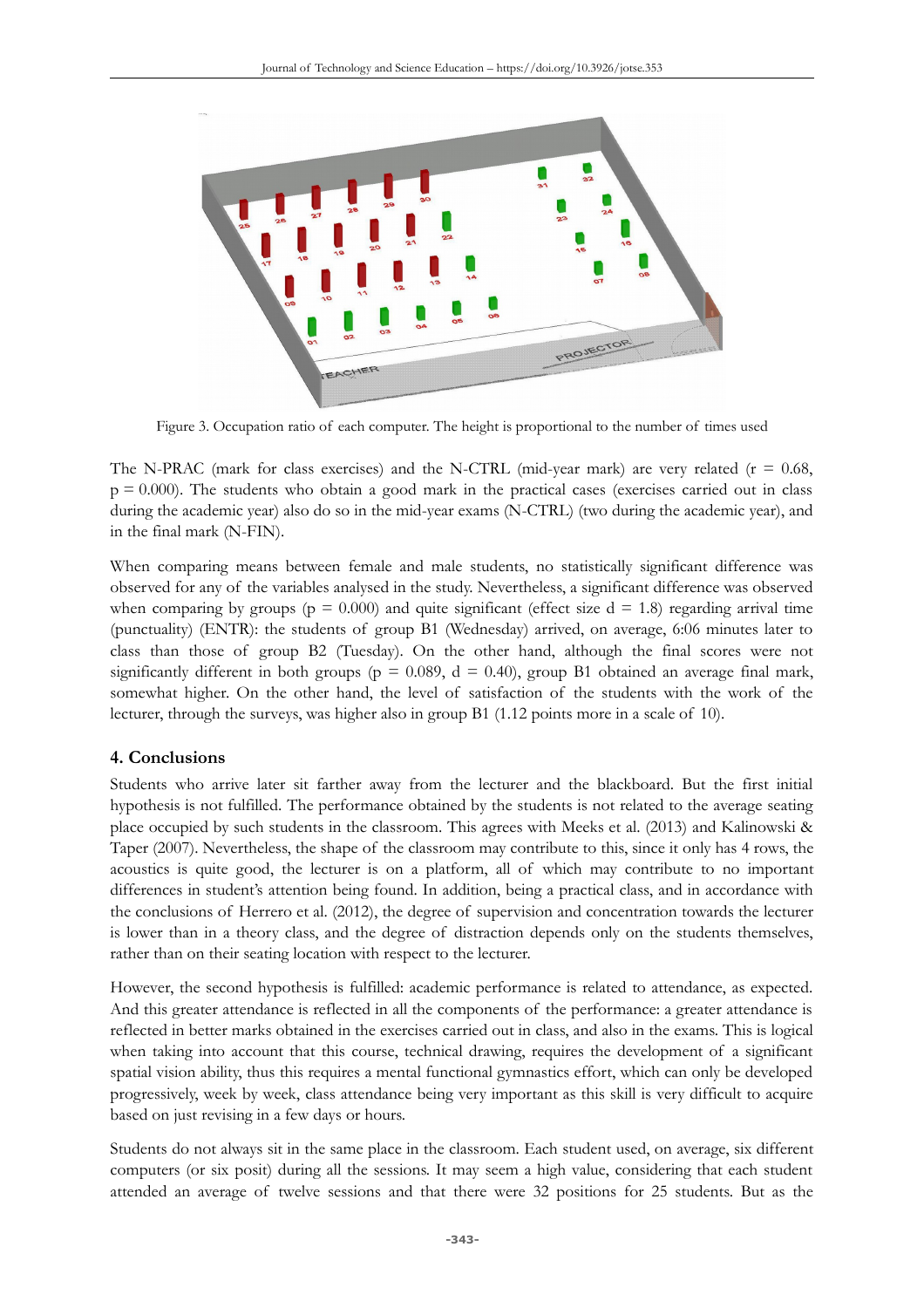correlations between variables showed, those students who arrive first tend to choose the positions closest to the lecturer and the blackboard. The fact that they seat further up front or at the back is only significantly related to their time of arrival. The later they arrive; the further back they sit. And it is also common that the later they arrive, the more different computers they use, since it is more likely that the one they usually use or have used other times, is busy.

Regardless of the above, it corroborates the idea that students tend to be reluctant to occupy the first row of seats. One possible idea to explore in future studies would be whether overall academic results would be different if students are forced to move forward, which is not unreasonable to consider on the back of the results of Cinar (2010) (those students who prefer to sit towards the front pay more attention in class, are more willing to participate and show more interest and motivation). Also for future work in this line would be interesting to gather information about the opinions and preferences of students about the seating place they occupy in class as well as about their experience and perceptions in the class (motivation, commitment, attention, interaction with the lecturer), drawing on the work by Shernoff et al. (2017).

The differences between groups B1 and B2 regarding the time of entry and final mark, may be due to the fact that the theory class (common for both groups) was scheduled on Tuesday 13:00 h. That is, B2 group students carried out their practice work (Tuesday 8:00 h) before receiving the weekly theory class, and those of group B1 performed them later (Wednesday 8:00 h), just the next day. Although in each weekly theory class the contents related to that current week are never explained, but those of the following week, while it is clear that at the time of each practice class the students of group B1 have the slight advantage of having received one more theory class the day before than their classmates from group B2. In addition, the levels of satisfaction of group B1 students (measured through the results obtained by the lecturer in the lecturer surveys), were better.

The positive relationship between academic performance and class attendance (assuming that the second is the cause of the first) leads us believe, in line with Pérez and Graell (2004), on the importance of motivating students by incorporating increasingly active and participatory methodologies. We are aware that the dissemination and knowledge on the part of students of this positive association between performance and attendance may favour attendance, and therefore contribute to improving performance too.

## **Declaration of Conflicting Interests**

The authors declared no potential conflicts of interest with respect to the research, authorship, and/or publication of this article.

## **Funding**

The authors received no financial support for the research, authorship, and/or publication of this article.

## **References**

- Armstrong, N., & Chang, S.-M. (2007). Location, location, location: Does seat location affect performance in large classes? *Journal of College Science Teaching*, 37(2), 54-58.
- Benedict, M.E., & Hoag, J. (2004). Seating location in large lectures: Are seating preferences or location related to course performance? *Journal of Economic Education*, 35(3), 215-231. <https://doi.org/10.3200/JECE.35.3.215-231>
- Burda, J., & Brooks, C. (1996). College classroom seating position and changes in achievement motivation over a semester. *Psychological Reports*, 78, 331-336. <https://doi.org/10.2466/pr0.1996.78.1.331>
- Cinar, I. (2010). Classroom geography: who sit where in the traditional classrooms? *Journal of International Research*, 3(10), 200-212.